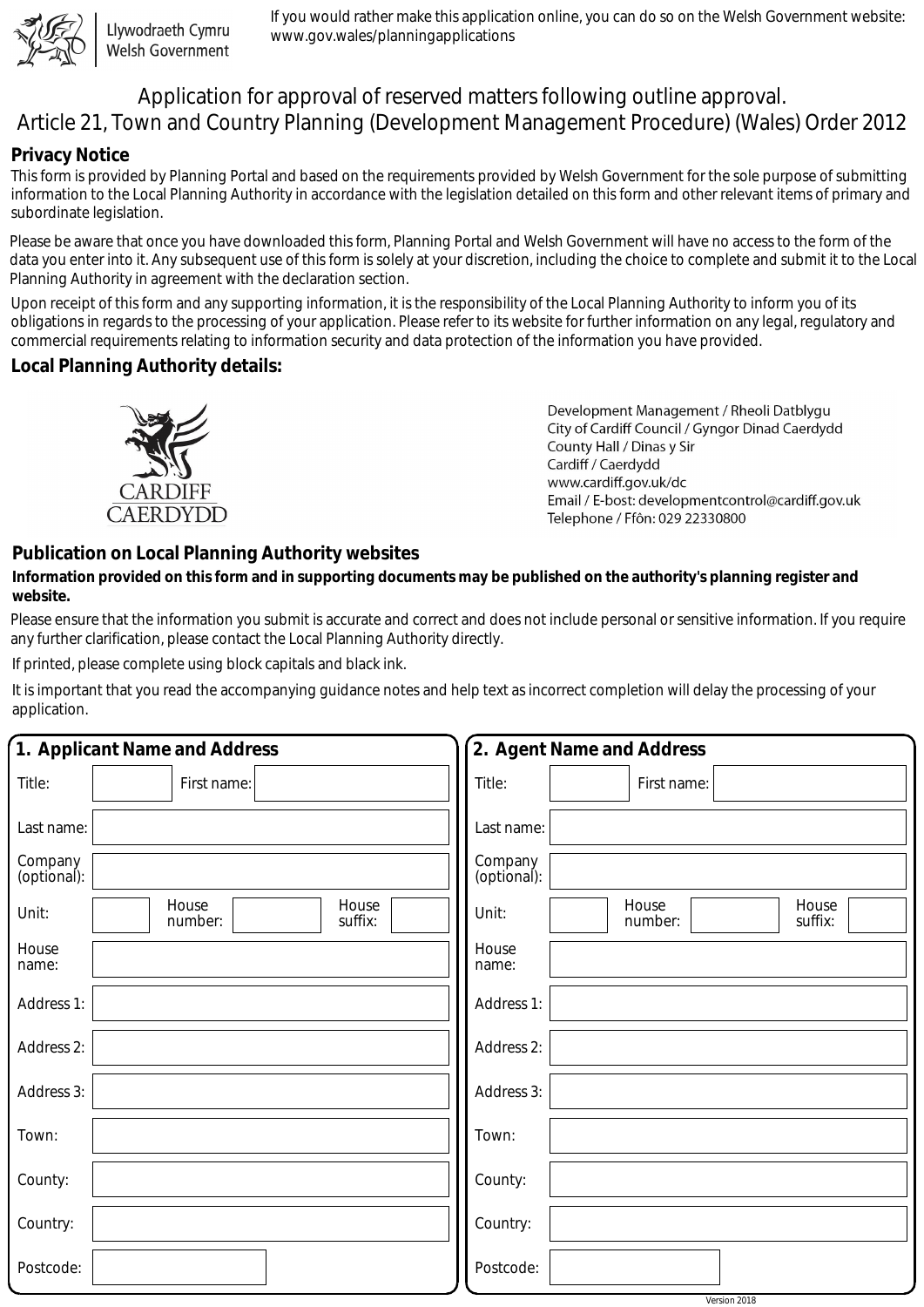| 3. Site Details                                                                                                                                                    | 4. Pre-application Advice                                                                                                             |  |
|--------------------------------------------------------------------------------------------------------------------------------------------------------------------|---------------------------------------------------------------------------------------------------------------------------------------|--|
| Please provide the full postal address of the application site.                                                                                                    | Has pre-application advice been sought from the local<br>authority about this application?                                            |  |
| House<br>House<br>Unit:<br>suffix:<br>number:                                                                                                                      | No<br>Yes                                                                                                                             |  |
| House<br>name:                                                                                                                                                     | If Yes, please complete the following information about the advice<br>you were given. (This will help the authority to deal with this |  |
| Address 1:                                                                                                                                                         | application more efficiently).<br>Please tick if the full contact details are not                                                     |  |
| Address 2:                                                                                                                                                         | known, and then complete as much as possible:                                                                                         |  |
| Town:                                                                                                                                                              | Officer name:                                                                                                                         |  |
| County:                                                                                                                                                            |                                                                                                                                       |  |
| Postcode<br>(optional):                                                                                                                                            | Reference:                                                                                                                            |  |
| If you cannot provide a postcode, the description of site location                                                                                                 |                                                                                                                                       |  |
| must be completed. Please provide the most accurate site<br>description you can, to help locate the site - for example "field to<br>the North of the Post Office". | Date (DD/MM/YYYY):                                                                                                                    |  |
|                                                                                                                                                                    | (must be pre-application submission)<br>Details of pre-application advice received?                                                   |  |
| Easting:<br>Northing:                                                                                                                                              |                                                                                                                                       |  |
| Description:                                                                                                                                                       |                                                                                                                                       |  |
|                                                                                                                                                                    |                                                                                                                                       |  |
|                                                                                                                                                                    |                                                                                                                                       |  |
|                                                                                                                                                                    |                                                                                                                                       |  |
|                                                                                                                                                                    |                                                                                                                                       |  |
| 5. Development Description                                                                                                                                         |                                                                                                                                       |  |
| Please indicate which reserved matter(s) you require to be determined under this application:                                                                      |                                                                                                                                       |  |
| Access<br>Appearance                                                                                                                                               | Landscaping<br>Layout<br>Scale                                                                                                        |  |
| and date of decision:                                                                                                                                              | Please provide a description of the approved development as shown on the decision letter, including the application reference number  |  |
|                                                                                                                                                                    |                                                                                                                                       |  |
|                                                                                                                                                                    |                                                                                                                                       |  |
|                                                                                                                                                                    |                                                                                                                                       |  |
|                                                                                                                                                                    |                                                                                                                                       |  |
| Reference number:<br>Date of decision:                                                                                                                             | (date must be pre-application<br>submission) (DD/MM/YYYY)                                                                             |  |
| Please provide a description of the reserved matters for which you are seeking consent:                                                                            |                                                                                                                                       |  |
|                                                                                                                                                                    |                                                                                                                                       |  |
|                                                                                                                                                                    |                                                                                                                                       |  |
|                                                                                                                                                                    |                                                                                                                                       |  |
|                                                                                                                                                                    |                                                                                                                                       |  |
| Has the development already started?                                                                                                                               | No<br>Yes<br>(date must be pre-application                                                                                            |  |
| If Yes, please state when the development was started (DD/MM/YYYY):                                                                                                | submission)                                                                                                                           |  |
| Has the work been completed?                                                                                                                                       | No<br>Yes                                                                                                                             |  |
| (date must be pre-application<br>If Yes, please state when the development was completed (DD/MM/YYYY):<br>submission)                                              |                                                                                                                                       |  |
| 6. Neighbour and Community Consultation                                                                                                                            | 7. Authority Employee / Member                                                                                                        |  |
| Have you consulted your neighbours or                                                                                                                              | With respect to the Authority, I am:<br>Do any of these                                                                               |  |
| No<br>Yes<br>the local community about the proposal?                                                                                                               | a) a member of staff<br>statements apply to you?<br>b) an elected member                                                              |  |
| If Yes, please provide details:                                                                                                                                    | No<br>Yes<br>c) related to a member of staff                                                                                          |  |
|                                                                                                                                                                    | d) related to an elected member                                                                                                       |  |
|                                                                                                                                                                    | If Yes, please provide details of the name, relationship and role                                                                     |  |
|                                                                                                                                                                    |                                                                                                                                       |  |
|                                                                                                                                                                    |                                                                                                                                       |  |
|                                                                                                                                                                    | Version 2018                                                                                                                          |  |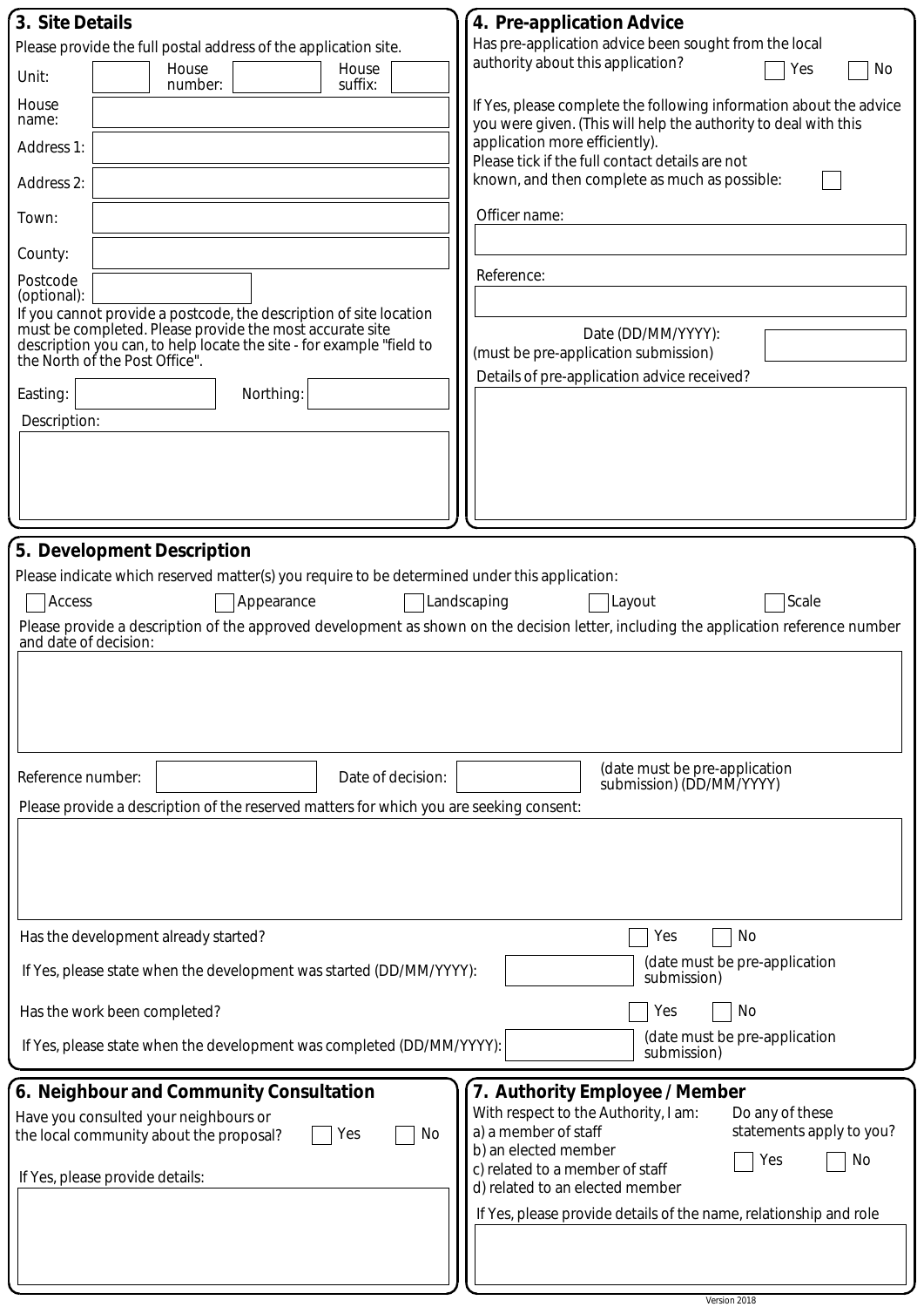### **8. Supporting Information**

Please provide the following information:

List of all relevant drawings, including reference numbers, that were approved as part of the original decision:

| Drawing | Reference Number |
|---------|------------------|
|         |                  |
|         |                  |
|         |                  |
|         |                  |
|         |                  |
|         |                  |
|         |                  |

| List of drawing numbers submitted with |
|----------------------------------------|
| this application for approval:         |

| Drawing Number |  |
|----------------|--|
|                |  |
|                |  |
|                |  |
|                |  |
|                |  |
|                |  |
|                |  |
|                |  |

Reasons for any changes to the original drawings (if applicable):